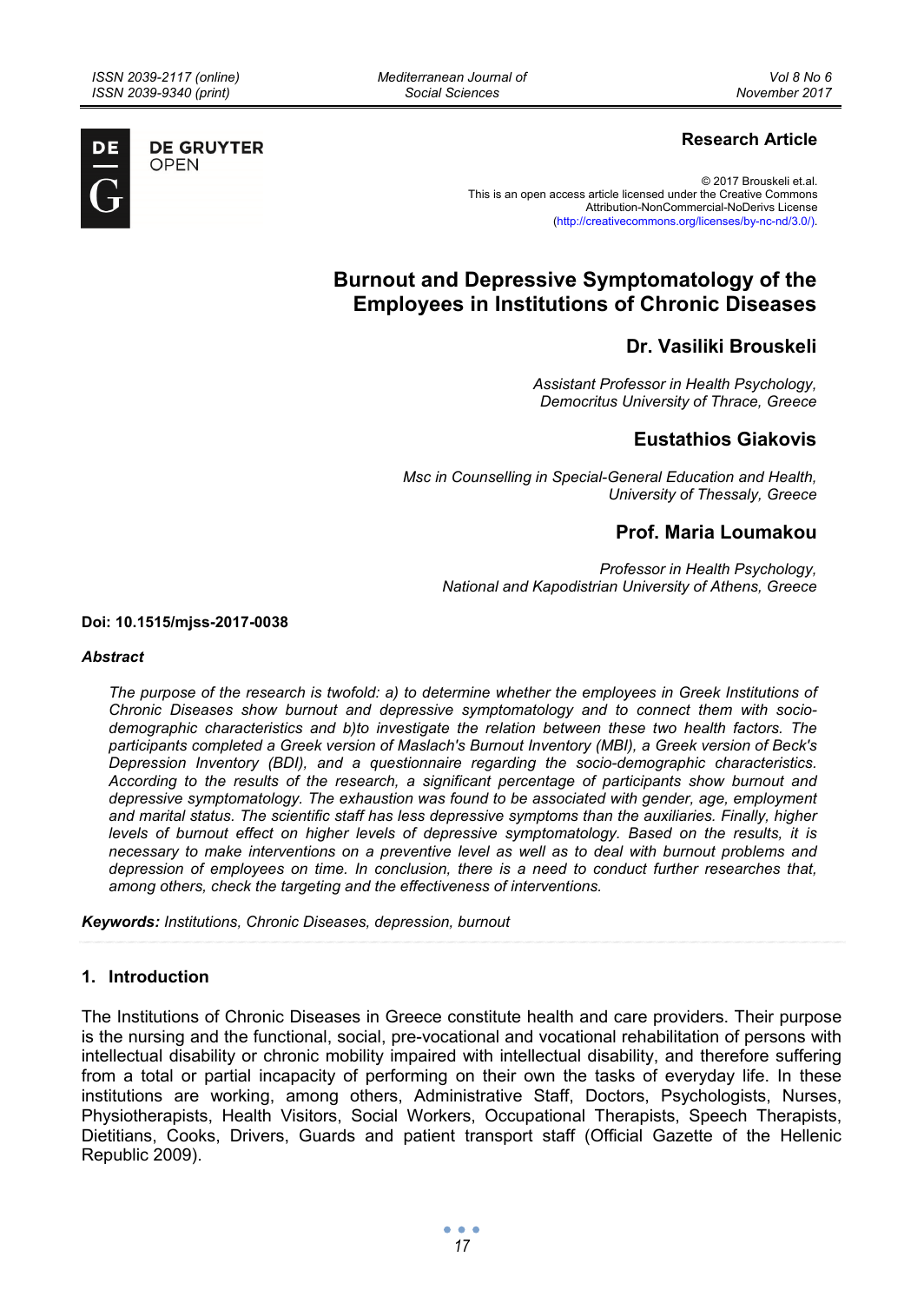# *1.1 Burnout and healthcare providers*

"Burnout is a psychological syndrome of emotional exhaustion, depersonalization, and reduced personal accomplishment that can occur among individuals who work with other people in some capacity" (Maslach et al. 1997, p.191). Increased feelings of emotional exhaustion, depersonalization (i.e., negative, cynical attitudes and sentiments about one's clients) and the tendency to evaluate oneself negatively, especially regarding one's work with customers are the three fundamental aspects of the syndrome. The potential consequences of burnout may be severe for workers, their clients and the institutions they work for (Maslach et al. 1997).

Burnout has been widely studied into service providing professions, and specifically at healthcare facilities. Its consequences are detrimental, not only to the healthcare professional at a personal level but also to the healthcare service organisation, and of course to the degree of the provided health services to the people (Pappa et al. 2007). It has been widely studied amongst the healthcare staff, and the following seem to be predictors of burnout among nurses: gender, age, years of experience at work, working in more than one institution, being involved in management positions, job satisfaction, hardiness, and experience of work-home and home-work interaction (Queiros et al. 2013).

#### *1.2 Depression and HHealthCare Providers*

Depression is a frequent and severe medical illness that negatively affects people's lives, causing feelings of sadness and a loss of interest in activities once enjoyed. It may lead to emotional and physical problems as well as to decreased abilities to function at work and home (Parekh 2017).

Depression, as an issue requires researching attention and appropriate intervention; it has been studied in several health care professionals. For instance, it has been investigated in nurses (Chang et al. 2010), nursing technicians and nursing assistants (Rios et al. 2010), physicians (Levine and Bryant 2000), social workers (Siebert 2004), and intellectual disability support staff (Mutkins et al. 2011). In the literature review of Koinis and his colleagues (2014), it is being accented that the working conditions of the health professionals, working hours, disturbed or minimum communication with co-workers and lack of sleep can contribute to the development of psychiatric symptoms and long-term to depression. In the current bibliography, the rates of depression symptoms in health care professionals differ importantly, depending on the methodology followed every time as well as the country where the research is conducted (for instance: Abbas et al. 2013; Gao et al. 2011; Chang et al. 2010).

#### *1.3 Burnout and depression*

Burnout and depression are separate entities, although they may share several "qualitative" characteristics. Burnout may lead to a general negative attitude towards life and, in this sense, it shares common features with depression (Iakovides et al. 2003).

Burnout is more than depression, a multidimensional phenomenon, but, unlike depression, restricted to the job setting (Schaufeli and Buunk 2003), whereas depression is a context-free clinical syndrome and characterised by more global attributions (Bakker et al. 2000; Leiter and Durup 1994). Furthermore, a reduced sense of superiority and a perceived loss of status are more characteristic for depressed than for those who are burnt-out (Brenninkmeyer et al. 2001). The relationship between burnout and depression has been studied in numerous of studies and an association between the two of them has been observed (Ahola et al. 2014; Fong et al. 2016; Toker and Biron 2012). Additionally, in some studies, the distinctiveness between these two terms is not always attainable. (Bianchi et al. 2015; Schonfeld and Bianchi 2016).

# **2. Purpose of the Study**

To our knowledge, the researches in Greece concerning burnout and depressive symptomatology, conducted within private and public hospitals, whilom about the first issue (Alexias et al. 2010;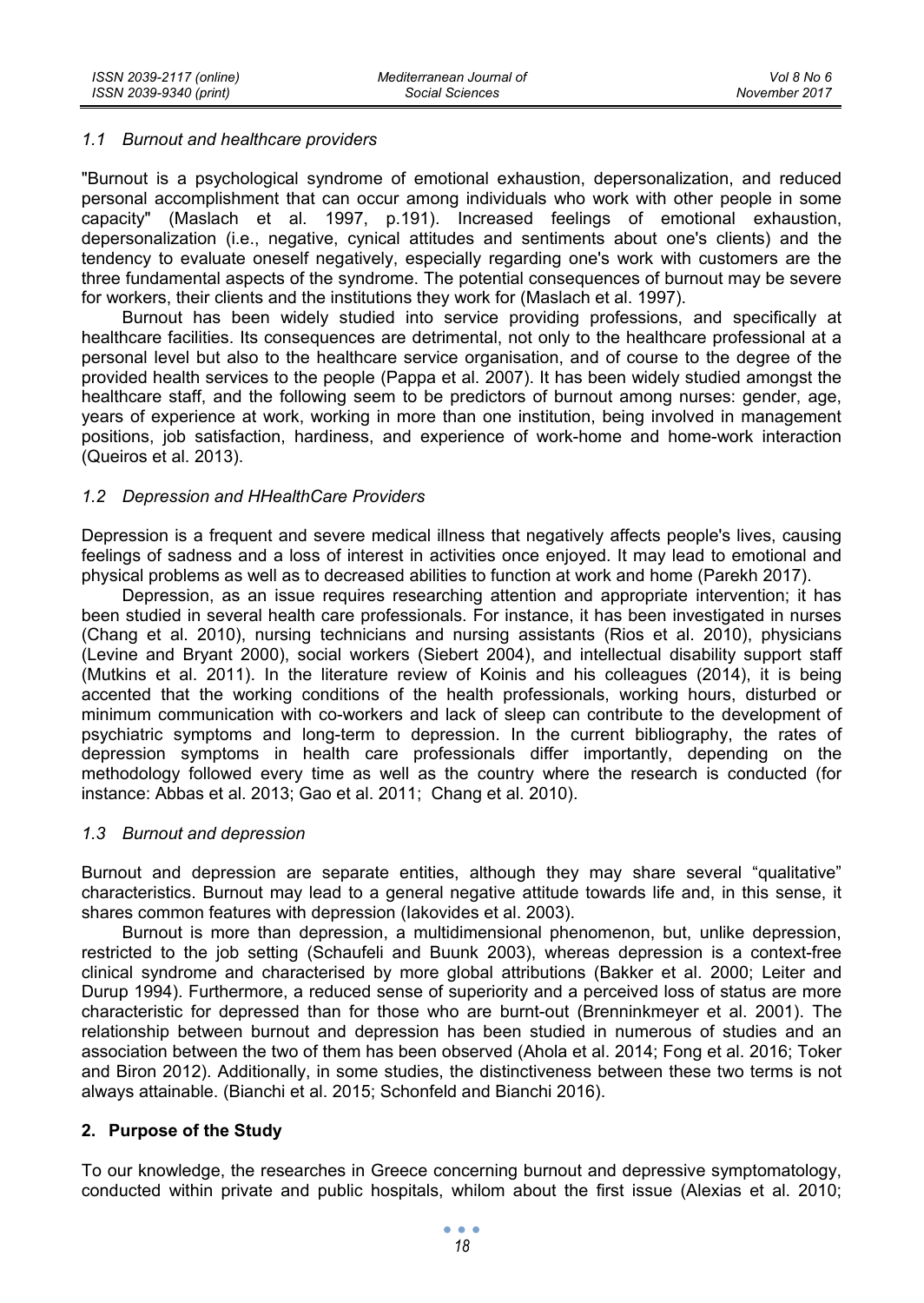Noula et al. 2010; Tragea et al. 2012) and whilom about the second issue (Kaklamanou et al. 2014; Tselebis et al. 2006; Kyloudis et al. 2010). We are not aware of research that has been conducted related to these two issues with the same sample. Moreover, we are not conscious of research relevant to burnout and depressive symptoms within an Institution of Chronic Diseases in Greece. The purpose of the particular study is to investigate the burnout and depressive symptomatology of the employees within Greek Institutions of Chronic Diseases concerning their sociodemographic and work-related characteristics and to examine the relation between these two health factors as well.

# **3. Methodology**

#### *3.1 Participants*

A total of 100 employees (30% male and 70% female) from four Institutions of Chronic Diseases in semi-rural areas (Karpenisi, Larissa, Trikala and Fthiotida) took part in the research. Thirty percent of the one hundred participants in the research were male and 70% female. A percentage of 10% of them was between the age 18-30, 39% between 31-42 years old, 45% between 43-54 years old, and 6% was 55 years or older. As for the working position, 15% of them had administrative duties, 22% were specialised scientific staff, 27% nurses, and 36% auxiliary staff. It is being clarified that the "special scientific staff" refers to specialities that provide care services to patients, such as Psychologists, Social Workers, Physiotherapists and Occupational Therapists. The nursing staff was a particular category of scientific staff in the study, as it is a professional team with a special research interest, which has been widely investigated and found to be affected by burnout and depression in various ways. Regarding the level of education, 12% of the participants were primary school graduates, 39% were high school graduates, 41% graduates of Universities or Technological Educational Institutes, and 8% of them had a Master's or Doctorate diploma. A percentage of 19% of the participants was working within the Institutions for Chronic Diseases up to three years, 26% from 4 to 9 years, and 55% from 10 years and above. Regarding the marital status of the participants, 14% of them were unmarried, 75% married and 11% divorced. Finally, 20% of participants had no children, 21% had one child, 33% had two children and 26% three or more children.

# *3.2 Measures*

The Maslach Burnout Inventory (MBI) of Maslach and Jackson (1981) and in particular a customised version in Greek (Anagnostopoulos and Papadatou, 1992), was used for the measurement of burnout. The tool includes 22 issues/recommendations that measure three original dimensions of burnout: the emotional exhaustion, the depersonalisation, and the reduced personal accomplishment. The answers are given by a Likert-type scale with seven graduations and we used the suggested subscales categorisation of Anagnostopoulos and Papadatou (1992), dividing in groups of small, medium or high burnout levels .

The reliability of internal consistency (index Cronbach's a) for the emotional exhaustion subscale is .84, for the depersonalization subscale is .55, and for the reduced personal accomplishment subscale is .71 (Papadatou et al. 2012, pp.220-221). Minimum phrasal modifications were made to the tool, based on the use of the tool from another Greek study (Tsiros 2009), mainly because of the particular sample's needs (e.g. the term "cared" was used instead of "patient"). In this particular study, Cronbach's a was equal to .92 for the emotional exhaustion subscale, equal to .79 for the depersonalization subscale and equal to .70 for the reduced personal accomplishment subscale and is considered satisfactory for each case.

To measure the depressive symptomatology, Beck's Depression Inventory (Beck Depression Inventory, BDI) was used, a self-completion scale for the estimation of the depressive symptomatology's severity, consisting of twenty-one subjects (Beck et al. 1961). The Greek version of the scale has been standardised for adults. It consists of 21 ascertainments that describe symptoms such as pessimism, sense of failure and loss of satisfaction. The data, in this case, also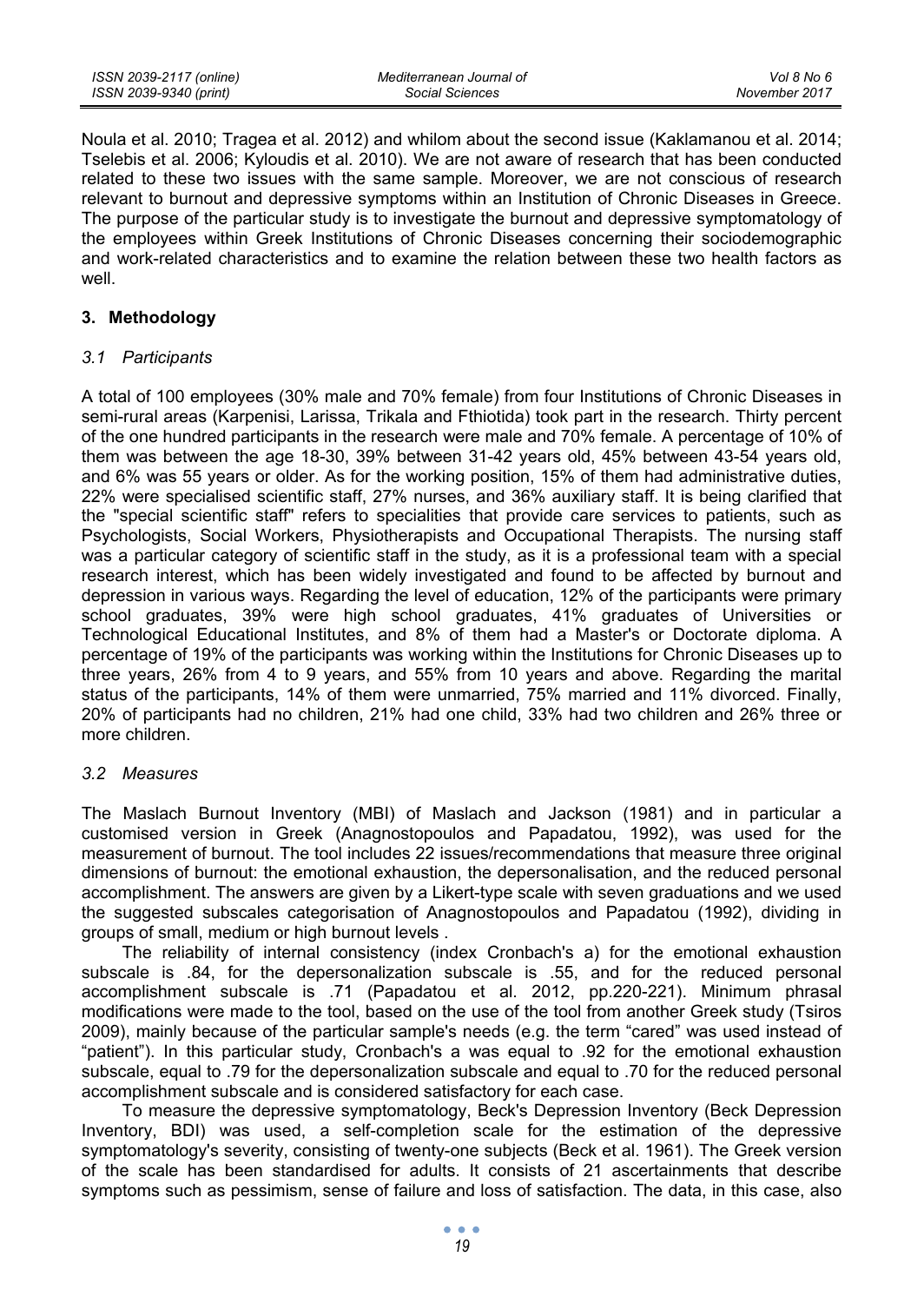showed the satisfactory reliability of internal consistency as Cronbach's a coefficient is equal to .90. For the Greek version of the scale, the threshold value for the detection of clinical cases is the value 21, while the values 21-30 indicate slight depression and values between 31-40 indicate moderate depression (Tzemos 1984). Finally, for the socio-demographic characteristics of the participants (and in particular gender, age, job, education, years of professional employment in the Institutions of Chronic Diseases, marital status and number of children) a questionnaire was created.

#### *3.3 Procedure*

After communication with the Management of the Institutions, the license for the dispensing of the questionnaire to the staff was given. Furthermore, the participants were informed by letter preceding the survey, that there are no right or wrong answers. It was clarified in writing that the completion of the questionnaire was voluntary and it lasted on average twenty minutes. Finally, the participants were informed about the ways of being informed about the results of the research.

Besides the descriptive statistical analysis, an inductive analysis of data was made, and in particular T-test analysis for independent samples and analysis of variance ANOVA (One-way ANOVA), to make the comparisons between the different groups, as those derived from the values of the demographic variable. Pearson's χ2 test to investigate the existence of dependence or not between burnout and demographics and Pearson's r correlation coefficient to test the presence of the linear relationship between Burnout determinants and Depressive Symptomatology scores. Before carrying out these specific statistical analyses, the conditions of their implement were checked.

# **4. Results**

# *4.1 Dimensions of Burnout and Depressive Symptomatology*

Descriptive results in Table 1 present the levels of experienced burnout levels of the participants.

#### **Table 1**. MBI factors descriptive results

|                         |     | <b>Experienced Burnout</b> |        |                                      |      |       |   |           |
|-------------------------|-----|----------------------------|--------|--------------------------------------|------|-------|---|-----------|
|                         | Low | N(%)                       | Medium | N(% )                                | Hiah | N(% ) | м | <b>SD</b> |
| Emotional exhaustion    |     | ≤20 29 (29.0%)             | 21-30  | 27 (27.0%) ≥31 44(44.0%) 30.08 13.51 |      |       |   |           |
| Depersonalization       |     | ≤5 21 (21.0%)              | 6-10   | 39 (39.0%) ≥11 40 (40.0%) 10.55 5.71 |      |       |   |           |
| Personal accomplishment |     | ≥42 60 (60.0%)             | 41-36  | 15 (15.0%) ≤35 25 (25.0%) 42.24 9.74 |      |       |   |           |

Based on the above, by calculating the percentage of individual experiencing high levels of emotional exhaustion and depersonalization and low levels of personal accomplishment's feeling it appears that 13% of the employees (N=13) suffer from burnout syndrome. The data of Table 2 show the classification of the participants' depressive symptomatology.

**Table 2.** Depressive symptomatology descriptive results

|                           |                 | Count     | N(%)       | м     | SD   |
|---------------------------|-----------------|-----------|------------|-------|------|
|                           | Absence of D.S. | ≤5        | 33 (33.0%) |       |      |
|                           | Very light      | $6 - 20$  | 55 (55.0%) |       |      |
| Depressive Symptomatology | Light           | $21 - 30$ | $9(9.0\%)$ | 10.12 | 8.78 |
|                           | Moderate        | $31 - 40$ | $1(1.0\%)$ |       |      |
|                           | Heavv           | ≥40       | $2(2.0\%)$ |       |      |
|                           |                 |           |            |       |      |

*4.2 The Effect of Demographic Factors on Burnout* 

Table 3 summarizes the average scores (and standard deviations) of each factor of Burnout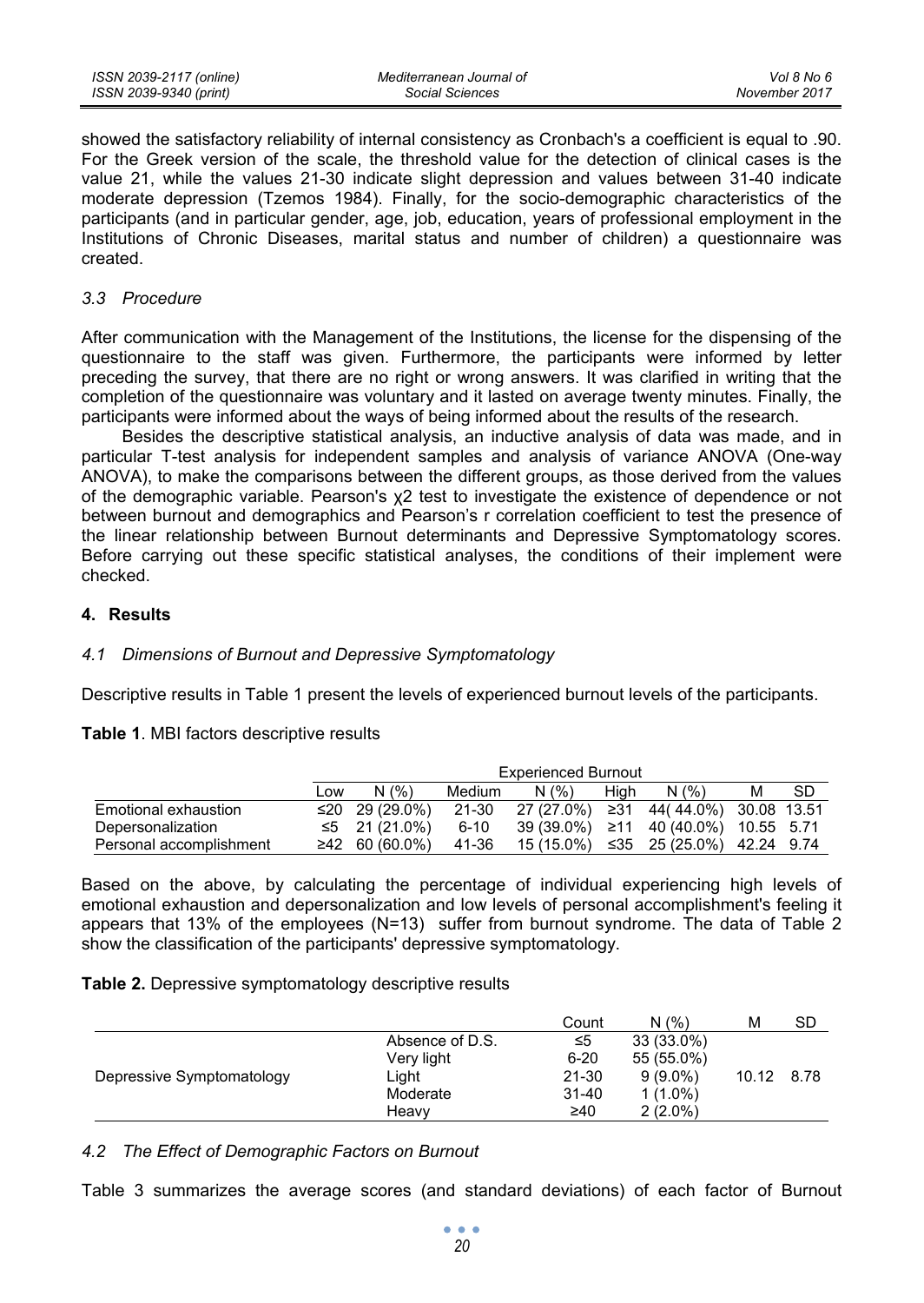according to the demographic characteristics of the participants, as well as the inductive analyses results on the significance of their effect.

|                          |                   |       | <b>Emotional Exhaustion</b> | Depersonalization |           |         | Personal accomplishment |
|--------------------------|-------------------|-------|-----------------------------|-------------------|-----------|---------|-------------------------|
|                          |                   | M     | <b>SD</b>                   | M                 | <b>SD</b> | M       | <b>SD</b>               |
| Sex                      | Male              | 31.43 | 15.33                       | 11.27             | 5.39      | 38.83   | 11.38                   |
|                          | Female            | 29.50 | 12.72                       | 10.24             | 5.85      | 43.70   | 8.64                    |
|                          | t(p)              | 0.65  | (52)                        | 0.82              | (.41)     | $-2.34$ | (.02)                   |
|                          | 18-30             | 21.40 | 12.62                       | 7.90              | 4.41      | 43.00   | 8.30                    |
| Age                      | $31 - 42$         | 32.15 | 12.14                       | 10.59             | 6.03      | 42.10   | 10.21                   |
|                          | 43-54             | 28.58 | 13.33                       | 10.60             | 5.50      | 42.78   | 9.79                    |
|                          | $55+$             | 42.33 | 16.03                       | 14.33             | 6.06      | 37.83   | 9.60                    |
|                          | F(p)              | 3.81  | (.01)                       | 1.63              | (.19)     | 0.47    | (.70)                   |
|                          | Admin.staff       | 24.67 | 11.92                       | 8.07              | 3.24      | 40.27   | 9.18                    |
| Working position         | Scientific staff  | 26.55 | 10.24                       | 9.77              | 6.82      | 46.68   | 6.07                    |
|                          | Nursing staff     | 31.07 | 12.27                       | 9.48              | 4.85      | 44.85   | 8.59                    |
|                          | Other staff       | 33.75 | 15.80                       | 12.86             | 5.76      | 38.39   | 11.11                   |
|                          | $\overline{F}(p)$ | 2.33  | (.08)                       | 3.64              | (.02)     | 4.73    | (.01)                   |
|                          | Elementary        | 32.00 | 17.61                       | 11.58             | 6.33      | 43.17   | 10.56                   |
| <b>Educational level</b> | High school       | 32.03 | 14.35                       | 11.51             | 5.36      | 39.26   | 11.33                   |
|                          | University        | 28.24 | 11.74                       | 9.32              | 5.41      | 44.39   | 7.37                    |
|                          | MSc//PhD          | 27.13 | 11.38                       | 10.63             | 7.63      | 44.37   | 8.73                    |
|                          | F(p)              | 0.73  | .54)                        | 1.14              | (.34)     | 2.12    | (.10)                   |
| Years of working         | $\leq$ 3          | 24.89 | 13.18                       | 10.05             | 5.54      | 40.32   | 12.34                   |
| experience               | $4 - 9$           | 27.77 | 11.70                       | 10.12             | 6.33      | 43.46   | 9.40                    |
|                          | $\geq 10$         | 32.96 | 13.88                       | 10.93             | 5.53      | 42.33   | 8.97                    |
|                          | F(p)              | 3.17  | (.04)                       | 0.26              | (.77)     | 0.57    | (.57)                   |
|                          | Single            | 23.86 | 11.02                       | 8.43              | 4.20      | 43.43   | 11.24                   |
| Marital status           | Married           | 30.64 | 13.97                       | 10.48             | 5.59      | 42.61   | 9.83                    |
|                          | Divorced          | 34.18 | 11.34                       | 13.73             | 7.16      | 38.18   | 6.34                    |
|                          | F(p)              | 2.10  | (.13)                       | 2.77              | (.07)     | 1.12    | (.33)                   |
|                          | None              | 23.75 | 10.09                       | 8.50              | 3.89      | 44.15   | 9.71                    |
| Number of children       | One               | 35.43 | 11.98                       | 10.71             | 4.37      | 38.43   | 8.42                    |
|                          | Two               | 30.67 | 12.60                       | 11.45             | 6.82      | 44.48   | 8.87                    |
|                          | Three or more     | 29.88 | 16.45                       | 10.85             | 6.17      | 41.00   | 11.11                   |
|                          | F(p)              | 2.72  | (.04)                       | 1.17              | (.33)     | 2.12    | (.10)                   |

**Table 3.** Demographics effect on the factors of Burnout

*Gender.* Independent samples t-tests have found no significant effect of gender neither on the factor of emotional exhaustion, nor on the factor of Depersonalization with male participants scoring slightly higher than female participants in both cases. Nonetheless, the average score in Personal Accomplishment for men (38.83) has been proved significantly lower than that of women (43.7). Therefore, in this particular dimension, men show a higher degree of burnout than women.

*Age.* ANOVA analyses showed that the effect of age on the emotional exhaustion of the participants was overall significant. Through an adjustment according to Bonferonni concerning the number of comparisons, the only significant difference was detected between the age groups of "18 to 30" (M = 21.4) and "55 and over" (M = 42.3). The effect of age on the participants' depersonalization, as well as on the participants' feeling of personal accomplishment is not statistically significant.

*Work position.* The effect of the working position on the emotional exhaustion of the participants is not statistically significant, with 'other stuff' participants scoring slightly higher than 'nursing staff', 'scientific staff', and 'administrative staff'.

The effect of the working position on the participant's depersonalization, though, is deemed statistically significant. Through an adjustment according to Bonferonni for the number of comparisons, the only significant difference was detected between administrative ( $M = 8.06$ ) and other staff  $(M = 12.86)$ .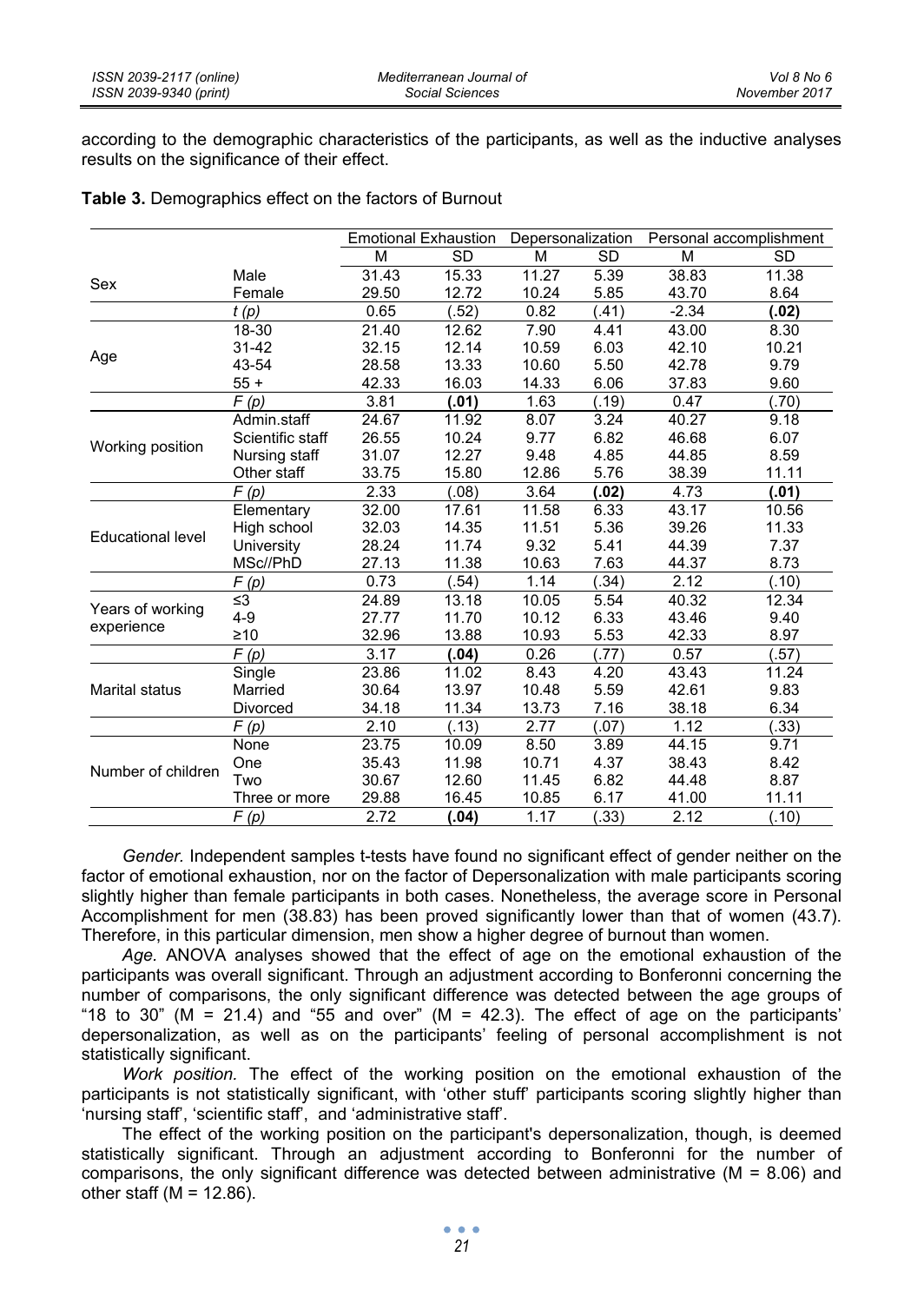| ISSN 2039-2117 (online) | Mediterranean Journal of | Vol 8 No 6    |
|-------------------------|--------------------------|---------------|
| ISSN 2039-9340 (print)  | Social Sciences          | November 2017 |

The effect of the working position on the sub-scale of the participants' feeling of personal accomplishment is also found statistically significant. Through an adjustment according to Bonferonni, statistically significant differences were found between scientific and other staff and between nursing and other staff. Namely, the participants falling under the scientific (M = 46.68) and nursing staff (M = 44.85), show less degree of burnout regarding this sub-scale, compared to the participants falling under the other staff  $(M = 38.38)$ .

*Education.* The effect of the educational level is not statistically significant on emotional exhaustion, nor on depersonalization, nor the "feeling of personal accomplishment". Similarly, the effect of marital status is not statistically significant in any of the subscales of burnout.

*Work experience.* Working experience does affect significantly emotional exhaustion with more years of experience producing more exhaustion. However, working experience does not seem to affect significantly depersonalization nor the "feeling of personal accomplishment".

*Children.* The effect of the number of the participants' children on emotional exhaustion is also statistically significant. Post-hoc analyses according to Bonferonni showed that, a statistically significant difference was observed between the category of participants who do not have children and the group of employees who have one child. Namely, participants who do not have children (M = 23.75) show lower degree of emotional exhaustion compared to employees who have one child (M = 35.42). Participants with two children or with three or more children are not significantly differentiated between them or from the other groups. Finally, the effect of the number of the children is not statistically significant on the participants' depersonalization, nor on the "feeling of personal accomplishment".

On an additional set of analyses based on the number of people experiencing or not burnout syndrome symptoms, we investigated its relation to the participants' demographic characteristics (see, Table 4).

|                                |                                                  |                | <b>Burnout Syndrome</b> |    |        |       |      |
|--------------------------------|--------------------------------------------------|----------------|-------------------------|----|--------|-------|------|
|                                |                                                  |                | Yes                     |    | No     |       |      |
|                                |                                                  | N              | $\%$                    | N  | $\%$   |       | р    |
| Sex                            | Male                                             | 9              | 30.0%                   | 21 | 70.0%  | 10.95 | .001 |
|                                | Female                                           | 4              | 5.7%                    | 66 | 94.3%  |       |      |
|                                | 18-30                                            | 0              | 0.0%                    | 10 | 100.0% |       |      |
|                                | 31-42                                            | 4              | 10.3%                   | 35 | 89.7%  | 4.21  | .240 |
| Age                            | 43-54                                            | 7              | 15.6%                   | 38 | 84.4%  |       |      |
|                                | 55 and above                                     | 2              | 33.3%                   | 4  | 66.7%  |       |      |
|                                | Administrative staff                             | 1              | 6.7%                    | 14 | 93.3   |       |      |
|                                | Scientific staff                                 | 0              | 0.0%                    | 22 | 100.0% | 8.49  | .037 |
| Working position               | Nursing staff                                    | 3              | 11.1%                   | 24 | 88.9%  |       |      |
|                                | Other staff                                      | 9              | 25.0%                   | 27 | 75.0%  |       |      |
|                                | Elementary school                                | 3              | 25.0%                   | 9  | 75.0   |       |      |
| <b>Educational level</b>       | High school                                      | 9              | 23.1%                   | 30 | 76.9%  | 10.27 | .016 |
|                                | University/Technological Educational Institute 1 |                | 2.4%                    | 40 | 97.6%  |       |      |
|                                | MSc//PhD                                         | 0              | 0.0%                    | 8  | 100.0% |       |      |
|                                | Up to three                                      | $\overline{2}$ | 10.5%                   | 17 | 89.5%  |       |      |
| Years of working<br>experience | From four to nine                                | 4              | 15.4%                   | 22 | 84.6%  | 0.24  | .888 |
|                                | Ten or more                                      | 7              | 12.7%                   | 48 | 87.3%  |       |      |
|                                | Single                                           | $\overline{2}$ | 14.3%                   | 12 | 85.7%  |       |      |
| Marital status                 | Married                                          | 9              | 12.0%                   | 66 | 88.0%  | 0.35  | .840 |
|                                | Divorced                                         | 2              | 18.2%                   | 9  | 81.8%  |       |      |
|                                | Widower                                          | 0              | 0.0%                    | 0  | 0.0%   |       |      |
|                                | None                                             | $\overline{2}$ | 10.0%                   | 18 | 90.0   |       |      |
|                                | One                                              | 3              | 14.3%                   | 18 | 85.7%  | 1.53  | .676 |
| Number of children             |                                                  | 3              | 9.1%                    | 30 | 90.9%  |       |      |
|                                | Three or more                                    | 5              | 19.2%                   | 21 | 80.8%  |       |      |

# **Table 4.** Demographics effect on Burnout syndrome

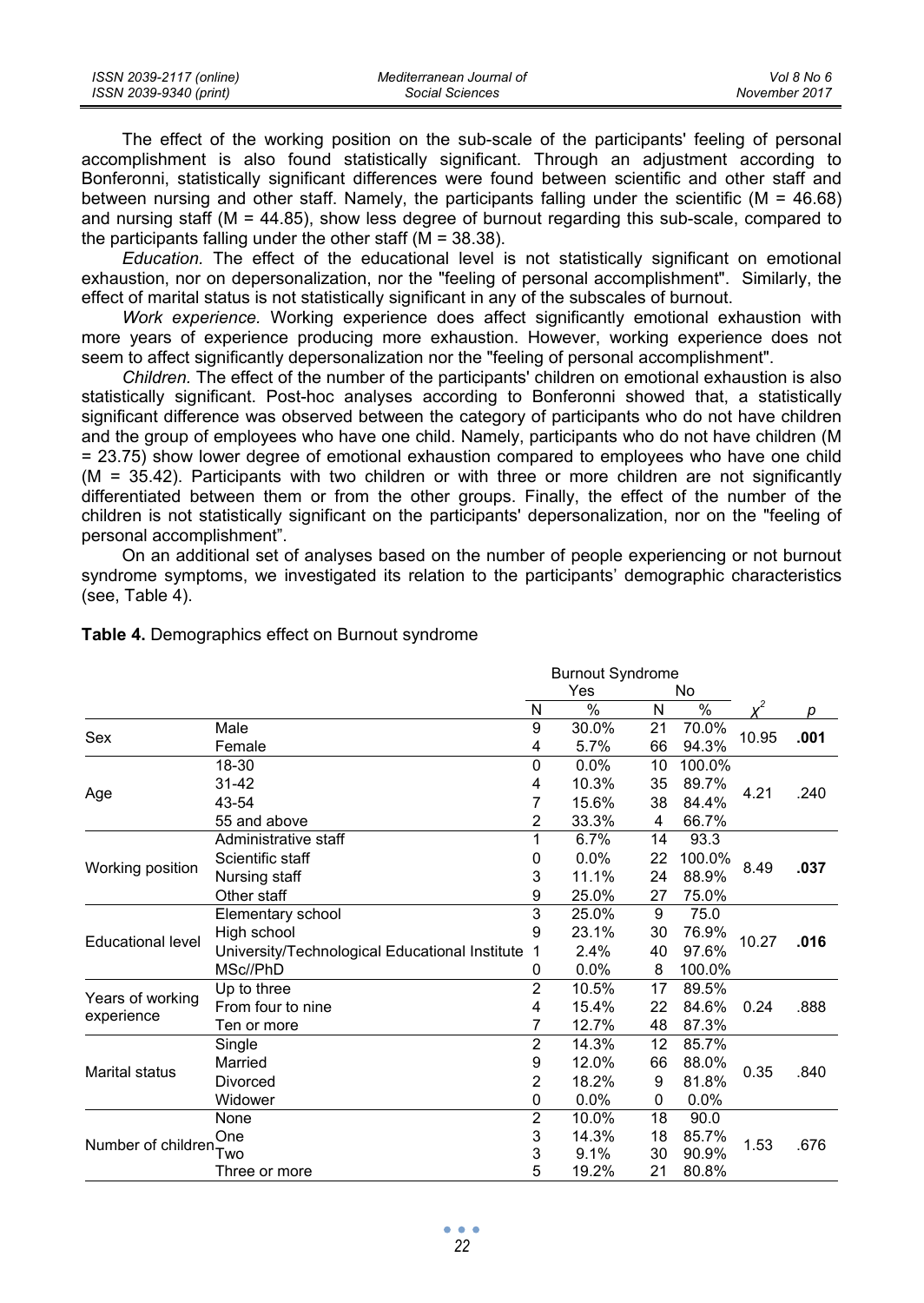| ISSN 2039-2117 (online) | Mediterranean Journal of | Vol 8 No 6    |
|-------------------------|--------------------------|---------------|
| ISSN 2039-9340 (print)  | Social Sciences          | November 2017 |

By using the Pearson's  $\chi^2$  test, it is initially shown that the percentage of men who suffer burnout syndrome is higher ( $\chi^2$  = 10.96, p = .001) than of women (30% and 5.7%, respectively). Besides, the participants falling under the working category of other staff show significantly higher burnout syndrome percentage than the rest individuals as they reach 25% ( $\chi^2$  = 8.49, p = .037). Though, lower-educated employees namely Elementary school and High school graduates show quite high percentages of burnout syndrome as these are equal to 25% and 23.1% respectively ( $\chi^2$ = 10.27, p  $= .016$ ).

#### *4.3 The Effect of Demographic Factors on Depressive Symptomatology*

Table 5 summarizes the average scores (and standard deviations) of depressive symptomatology according to the demographic characteristics of the participants, as well as the inductive analyses results on the significance of their effect.

|                          |                                                | Depressive Symptomatoloy |           |          |  |
|--------------------------|------------------------------------------------|--------------------------|-----------|----------|--|
|                          |                                                | М                        | <b>SD</b> | t<br>р   |  |
| Sex                      | Male                                           | 12.00                    | 9.05      | 1.41.162 |  |
|                          | Female                                         | 9.31                     | 8.60      |          |  |
|                          |                                                |                          |           | F<br>p   |  |
|                          | 18-30                                          | 8.90                     | 7.20      |          |  |
| Age                      | $31 - 42$                                      | 9.23                     | 7.76      |          |  |
|                          | 43-54                                          | 10.69                    | 9.96      | 0.58.630 |  |
|                          | $55+$                                          | 13.67                    | 8.69      |          |  |
|                          | Administrative staff                           | 8.20                     | 6.74      |          |  |
| Working position         | Scientific staff                               | 6.95                     | 5.79      | 4.41.006 |  |
|                          | Nursing staff                                  | 8.44                     | 6.25      |          |  |
|                          | Other staff                                    | 14.11                    | 11.16     |          |  |
|                          | Eleentary school                               | 11.08                    | 8.40      |          |  |
| <b>Educational level</b> | High school                                    | 12.64                    | 10.99     | 2.39.073 |  |
|                          | University/Technological Educational Institute | 8.20                     | 6.26      |          |  |
|                          | MSc//PhD                                       | 6.25                     | 4.95      |          |  |
|                          | Up to three                                    | 9.26                     | 6.76      |          |  |
| Years of working         | From four to nine                              | 8.31                     | 6.03      | 1.12.330 |  |
| experience               | Ten or more                                    | 11.27                    | 10.31     |          |  |
|                          | Single                                         | 7.64                     | 5.11      |          |  |
| <b>Marital status</b>    | Married                                        | 10.47                    | 9.47      | 0.66.522 |  |
|                          | Divorced                                       | 10.91                    | 7.48      |          |  |
|                          | None                                           | 6.65                     | 5.10      |          |  |
| Number of children       | One                                            | 11.05                    | 5.95      | 1.93.131 |  |
|                          | Two                                            | 9.64                     | 8.39      |          |  |
|                          | Three or more                                  | 12.65                    | 12.25     |          |  |

**Table 5**. Demographics effect on depressive symptomatology score

The effect of gender and age on depressive symptomatology was not statistically significant. The effect of the working position on the participants' depressive symptomatology was overall significant  $(F = 4.41, p = .06)$ . Through an adjustment according to Bonferonni for the number of comparisons, the only significant difference ( $p = .013$ ) was found between scientific ( $M = 6.95$ , SD = 5.78) and other staff ( $M = 14.11$ , SD = 11.15). It is shown that the participants who fall under the scientific staff have less depressive symptomatology compared to employees who fall under other staff. Finally, the effect of the educational level, professional experience, marital status and the number of children of the participants on depressive symptoms are not deemed significant.

# *4.4 The Relationship between Burnout and Depressive Symptomatology*

Table 6 presents the Pearson's correlations conducted in order to investigate the relationships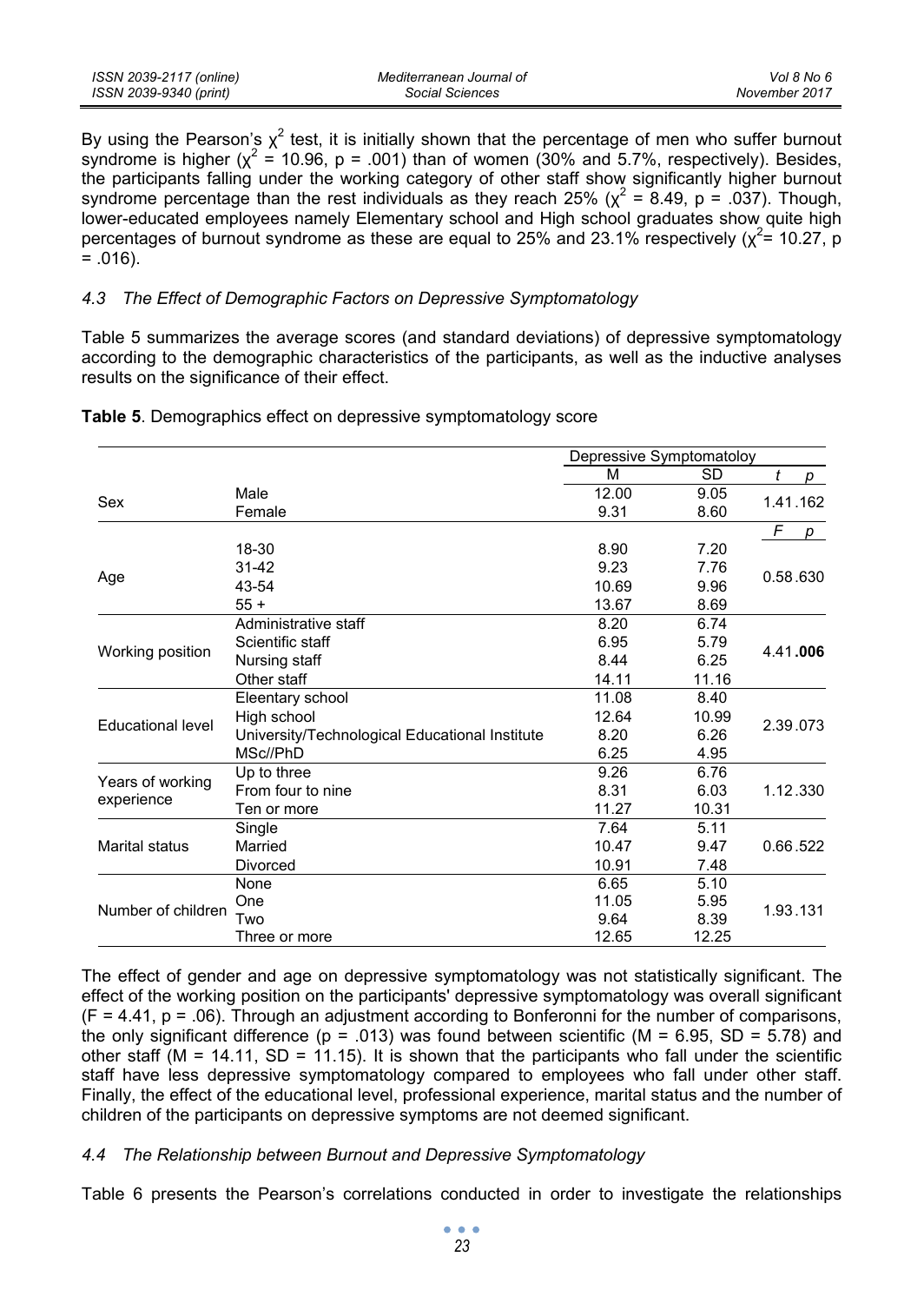| ISSN 2039-2117 (online) | Mediterranean Journal of | Vol 8 No 6    |
|-------------------------|--------------------------|---------------|
| ISSN 2039-9340 (print)  | Social Sciences          | November 2017 |

between depressive symptomatology and the factors of Burnout. The results indicate that there is a positive and statistically significant correlation between Emotional exhaustion and Depressive Symptomatology and between Depersonalization and Depressive Symptomatology. In other words, high levels of Emotional Exhaustion and Depersonalization are associated with elevated levels of Depressive Symptomatology. On the contrary, Personal accomplishment and Depressive Symptomatology are significantly but negatively correlated, since higher levels of depressive symptomatology are associated with lower levels of personal accomplishment and vice-versa.

**Table 6.** Correlation coefficients (Pearson's r) between burnout factors and depressive symptomatology scores

|                                                           | Depressive sympt.    | Emotional exhaustion | Depersona-lization |
|-----------------------------------------------------------|----------------------|----------------------|--------------------|
| Emotional exhaustion                                      | 616                  |                      |                    |
| Depersonalization                                         | $.400$ <sup>**</sup> | .479                 |                    |
| Personal accomplishment                                   | $-489"$              | - 456΅               | $-562$             |
| ** Correlation is significant at the 001 level (2-tailed) |                      |                      |                    |

) incant at the .001 level

Finally, an independent samples t-test revealed that the individuals that experience Burnout Syndrome show significantly higher levels of Depressive Symptomatology (M=20.46, SD=8.31) than the employees who do not suffer from Burnout Syndrome ( $M=8.57$ ,  $SD=7.78$ ) (t = 5.09, p < 0.001).

#### **5. Discussion**

Regarding the three dimensions of burnout, two out of three workers show medium to high emotional exhaustion, four out of five workers show medium to high depersonalization and two out of five show medium to high burnout, as for the dimension of "feeling of personal accomplishment". These percentages indicate significant burnout of the employees in the Institutions of Chronic Diseases, such as other researches in Greek and foreign healthcare institutions, although the percentages attributed to each of the three dimensions of burnout differ importantly between the researches (e.g. Ackerley et al. 1988; Queiros et al. 2013; Noula et al. 2010). Apart from the different methodological approach of the researchers, this can be interpreted as a dependence of burnout's syndrome mostly on factors of working framework and less on personal and other nonworking factors.

Regarding the depressive symptomatology, as measured by the specific psychometric tool used, two out of three workers show depressive symptoms, ranging from very light to heavy. Compared to this percentage, in some studies have been found lower rates, in some similar or higher, depending on the specialisation of the staff and the evaluation manner of the depressive symptomatology (e.g. Siebert 2004; Yoon and Kim 2013; Chang et al. 2010). These differences can be attributed both to the different conditions existing in different socio-cultural environments of the research's implementation and to the research's chosen methodology.

Concerning the influence of demographic variables, statistically significant results were recorded in all three dimensions of burnout. Men employees show a higher degree of burnout, compared to the women, in the aspect of "feeling of personal accomplishment". The international literature indicates that the role gender has not been adequately clarified (Pappa et al. 2007; Vredenburgh et al. 1999). However, this finding may be owed to the traditional notions of gender, still existing to a certain extent in Greece, which gives the role of the "breadwinner" to the man, with any pressure this position may entail.

The employees from 55 and older experience emotional exhaustion to a greater degree than the workers aged 18-30. The same was found in the research of Stanetić and Teŝanović (2013), which was conducted by medical staff, although the opposite has also been found in other researches (Vredenburgh et al. 1999; Hamama 2012). The specific finding of the present study could be interpreted by the prolonged age, by which their families are financially supporting many young people in Greece. Therefore, the severe conditions at work are not encountered as a threat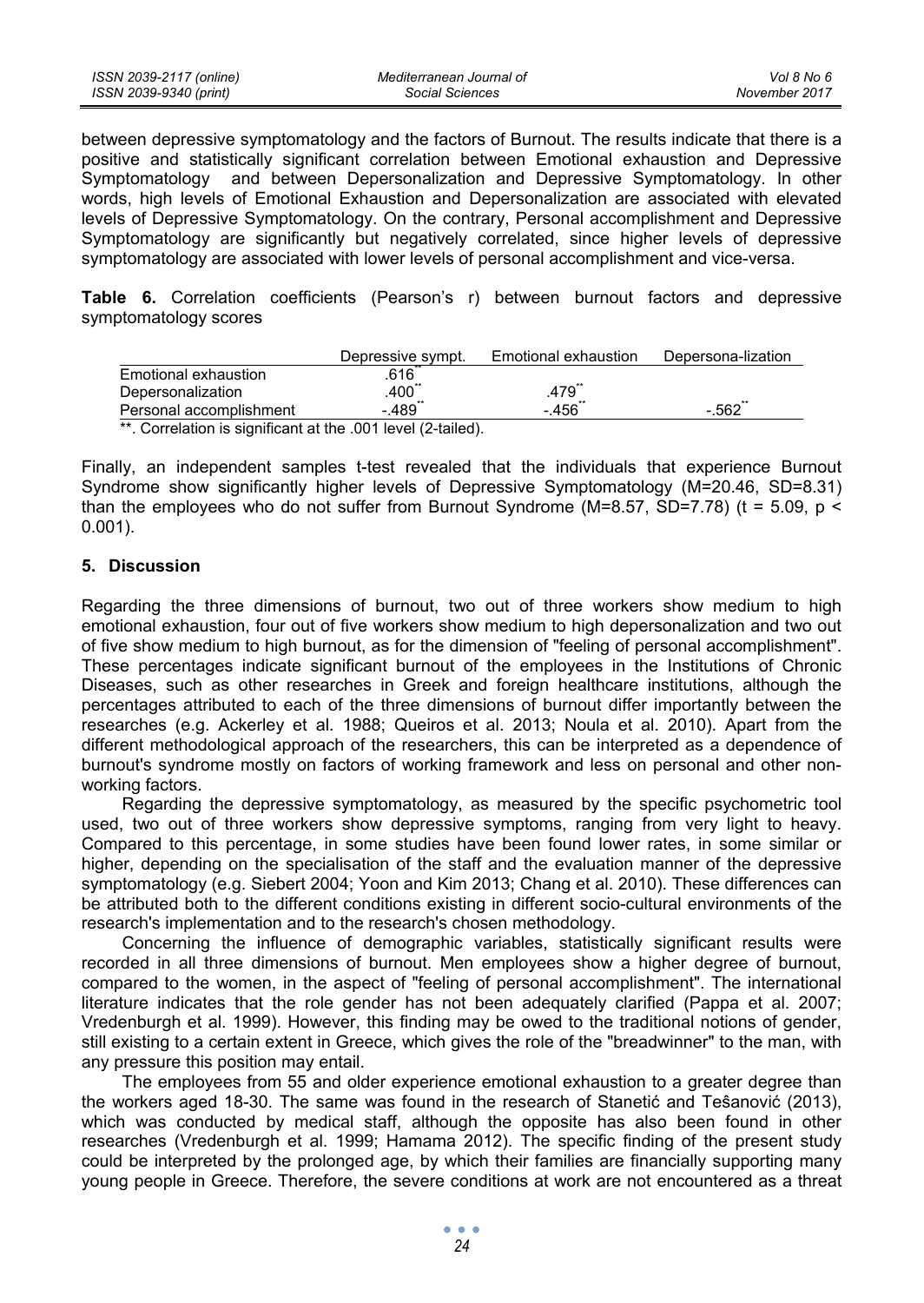*Vol 8 No 6 November 2017*

to them.

The employees in the category of administrative staff showed a lesser extent of depersonalization than the employees in the group of other employees. The role of job characteristics has been found to be critical for the development of the burnout syndrome (Demerouti et al. 2001; Lee and Ashforth 1993). Deremouti and her colleagues (2001) suggested that human service professionals may feel exhausted by the emotionally demanding contacts with their patients and treat them in a depersonalised way. However, in other occupations, manifestations may differ, since there are no recipients of one's service who can be dealt with in a depersonalised manner. Similarly, since the administrative staff of the Institutions for Chronic Diseases has little or no interaction with the patients, it is likely to be less depersonalised.

Finally, the results of the research showed that employees who do not have a child show a lesser degree of emotional exhaustion compared to employees who have a child. Similarly, in a study conducted among nurses within a hospital in Cyprus (Mpaltzi et al. 2012) it was found that most children of employees were associated with greater emotional exhaustion and burnout in general. Specifically, in Greece, this result seems to be related to the current economic situation. Through the years of economic crisis, the supportive structures for the family are limited. Furthermore, the presence of children constitutes an additional factor which creates pressure to workers, because of the increased financial liabilities.

Regarding the influence of the demographic variables on depressive symptomatology, the employees in the scientific staff show less depressive symptomatology compared to employees in other auxiliary staff. This finding agrees with the results of other studies (Siebert 2004; Kaklamanou et al. 2014), indicating that the working position associated with a particular educational level, can exert a protective effect.

According to the results, employees who experience burnout syndrome show statistically significant higher levels of depressive symptomatology than the employees who do not suffer from the syndrome. The relationship between these two health factors have been verified in several studies (e.g., Brenninkmeyer et al. 2001; Iakovides et al. 2003; Plieger et al. 2015). Furthermore, Schonfeld and Bianchi (2016) conclude that the state of burnout is likely to be a form of depression. The controversial relations between these two factors and the possible overlap of them as they develop over time need to be unravelled, probably focusing on further longitudinal studies.

The specific research used a cross-sectional design and had a sample of employees from four Institutions of Chronic Diseases in semi-rural areas. Therefore, it is not possible to generalise the findings and they not necessarily relate to the employees within Institutions of Chronic Diseases in the major urban centres. Furthermore, the use of self-report measures may have limited the accuracy of the responses and biased the results. Finally, a small percentage of all the possible factors or mediators have been studied. Therefore, other variables that were not simultaneously considered may contribute or interfere and affect the presented results.

# **6. Conclusion**

The existence of the problem and the general vulnerability in burnout and depressive symptomatology of employees within Institutions of Chronic Diseases was demonstrated through this research. Therefore, based on these results, it is necessary to make some interventions, on a preventive level as well as to deal with burnout problems and depression of employees. The results of the effect of demographic variables on the dependent variables do not indicate the existence of a vulnerable employee profile. Therefore, any intervention may be adopted, may concern all the staff. Consequently, it is necessary to design preventive intervention of timely diagnosis and treatment of problems related to the mental well-being of the workers within Institutions of Chronic Diseases, and in future researches evaluation of the effectiveness of these interventions. Additionally, employees' increased burnout should call the attention for possible depressive symptomatology and therefore, a direct psychological assessment would be suggested. Integrated interventions, aimed at health and effectiveness of the employees would benefit indirectly, beyond the staff, the structures and mainly the cared population, which should then be studied and evaluated, to have a particular scientific aspect and comprehensive understanding of the issue.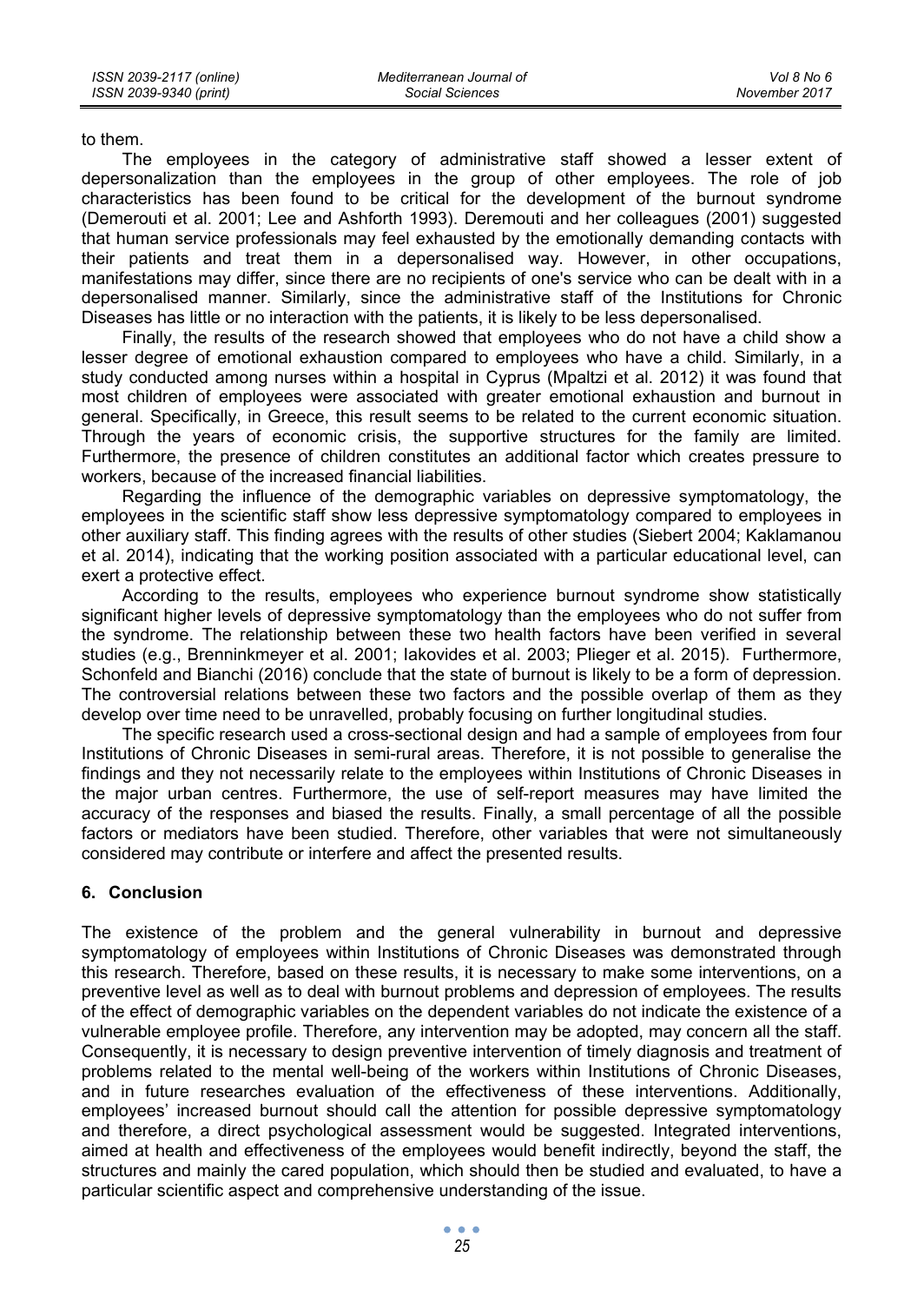#### **References**

- Abbas, M.A.F., Abu Zaid, L.Z., Hussaein, M., Bakheet, K.H., & Alhamdan, N.A. (2013). Anxiety and depression among nursing staff at King Fahad Medical City, Kingdom of Saudi Arabia. In: *The 2013 WEI International Academic Conference Proceedings*. Istanbul, Turkey: The West East Institute. [Online] Available: https://www.westeastinstitute.com/wp-content/uploads/2013/07/Lamiaa-Z.pdf. (May 10, 2017).
- Ackerley, G. D., Burnell, J., Holder, D. C., & Kurdek, L. A. (1988). Burnout among licensed psychologists. *Professional Psychology: Research and Practice*, *19*(6), 624-631.
- Ahola, K., Hakanen, J., Perhoniemi, R. & Mutanen, P. (2014). Relationship between burnout and depressive symptoms: a study using the person-centred approach. *Burnout Research, 1,* 29-37. doi: 10.1016/j.burn.2014.03.003
- Alexias, G., Anagnostopoulos, F., & Pilatis, J. (2010). Επαγγελματική εξουθένωση και ικανοποίηση από την εργασία του ιατρικού προσωπικού ∆ημοσίου Νοσοκομείου των Αθηνών [Burnout and job satisfaction of the medical staff within the Athens State Hospital]. *Επιθεώρηση Κοινωνικών Ερευνών,, 131* Ά , 109-136.
- Anagnostopoulos, F., & Papadatou, D. (1992). Παραγοντική σύνθεση και εσωτερική συνοχή Ερωτηματολογίου Καταγραφής Επαγγελματικής Εξουθένωσης σε δείγμα νοσηλευτριών [Factorial composition and internal consistency of the Questionnaire of Burnout's Recording within a sample of nurses]. *Ψυχολογικά Θέματα, 5*, 183-202.
- Bakker, A.B., Schaufeli, W.B., Demerouti, E., Janssen, P.P.M., Hulst, R.V.D., & Brouwer, J. (2000). Using equity theory to examine the difference between burnout and depression. *Anxiety, Stress and Coping, 13*, 247- 268.
- Beck, A.T., Ward, C.H., Mendelson, M., Mock, J., & Erbaugh, J. K. (1961). An inventory for measuring depression. *Archives of general psychiatry*, *4*(6), 561-571.
- Bianchi, R., Schonfield, I.S., & Laurent, E. (2015). Burnout-depression overlap: a review. *Clinical Psychology Review, 36,* 28-41. doi: 10.1016/j.cpr.2015.01.004.
- Brenninkmeyer, V., Van Yperen, N.W., & Buunk, B. (2001). Burnout and depression are not identical twins: is decline of superiority a distinguishing feature? *Personality and Individual Differences, 30*, 873-880.
- Chang, Y., Wang, P., Li, H., & Liu, Y. (2010). Relations among depression, self-efficacy and optimism in a sample of nurses in Taiwan. *Journal of Nursing Management, 19,* 769-776. doi: 10.1111/j.1365- 2834.2010.01180.x
- Demerouti, E., Bakker, A.B., Nachreiner, F., & Schaufeli, W.B. (2001). The job demands-resources model of burnout. *Journal of Applied Psychology, 86*(3), 499-512.
- Fong, T.C.T., Ho, R.T.H., Au-Yeung, F.S.W., Sing, C.Y., Law, K.Y., Lee, L.F. & Ng, S.M. (2016). The relationships of change in work climate with changes in burnout and depression: a 2-year longitudinal study of Chinese mental health care workers. *Psychology, Health and Medicine, 21*(4), 401-412. doi: http://dx.doi.org/10.1080/13548506.2015.1080849
- Gao, Y., Pan, B., Sun, W., Wu, H., Wang, J., & Wang, L. (2011). Depressive symptoms among Chinese nurses: prevalence and the associated factors. *Journal of Advanced Nursing, 68(*5), 1166-1175. doi: 10.1111/j.1365-2648.2011.05832.x
- Hamama, L. (2012). Burnout in social workers treating children as related to demographic characteristics, work environment, and social support. *Social Work Research, 36*(2), 113-125. doi: 10.1093/swr/svs003.
- Iakovides, A., Fountoulakis, K.N., Kaprinis, S. & Kaprinis, G. (2003). The relationship between job stress, burnout and clinical depression. *Journal of Affective Disorders, 75*, 209-221.
- Kaklamanou, E., Intas, G., Kirozis, A., & Lirakis, G. (2014). Μελέτη της συναισθηματικής κατάστασης του ιατρονοσηλευτικού προσωπικού που διενεργεί καρδιοαναπνευστική αναζωογόνηση (ΚΑΑ) [Study of the emotional state of healthcare staff that performs cardiopulmonary resuscitation]. *Ελληνικό Περιοδικό της Νοσηλευτικής Επιστήμης, 7*(1), 37-45.
- Koinis, Α., Tziaferi, S., & Saridi, M. (2014). Mental health problems in health professionals. *Interscientific Health Care, 6*(1), 8-17.
- Kyloudis, P., Rekliti, M., Kyriazis, I., Wozniak, G., Kotrotsiou, E., & Roupa, Z. (2010). Probing stress and depression in mental health professionals at the general hospital in Greece. *European Psychiatry, 25*: 731. doi: 10.1016/S0924-9338(10)70725-2.
- Lee, R.T. & Ashforth, B.E. (1993). A longitudinal study of burnout among supervisors and managers: comparisons between the Leiter and Maslach (1988) and Golembiewski *et al*. (1986) Models. *Organizational Behaviour and Human Decision Processes, 54,* 369-398.
- Leiter, M.P., & Durup, J. (1994). The discriminant validity of burnout and depression: a confirmatory factor analytic study. *Anxiety, Stress and Coping, 7,* 357-373.
- Levine, R.E., & Bryant, S.G. (2000). The depressed physician: a different kind of impairment. *Hospital Physician, 36,* 67-73.
- Maslach, C. & Jackson, S.E. (1981). MBI- Human Services Survey- MBI-HSS: Copyright © 1981. All rights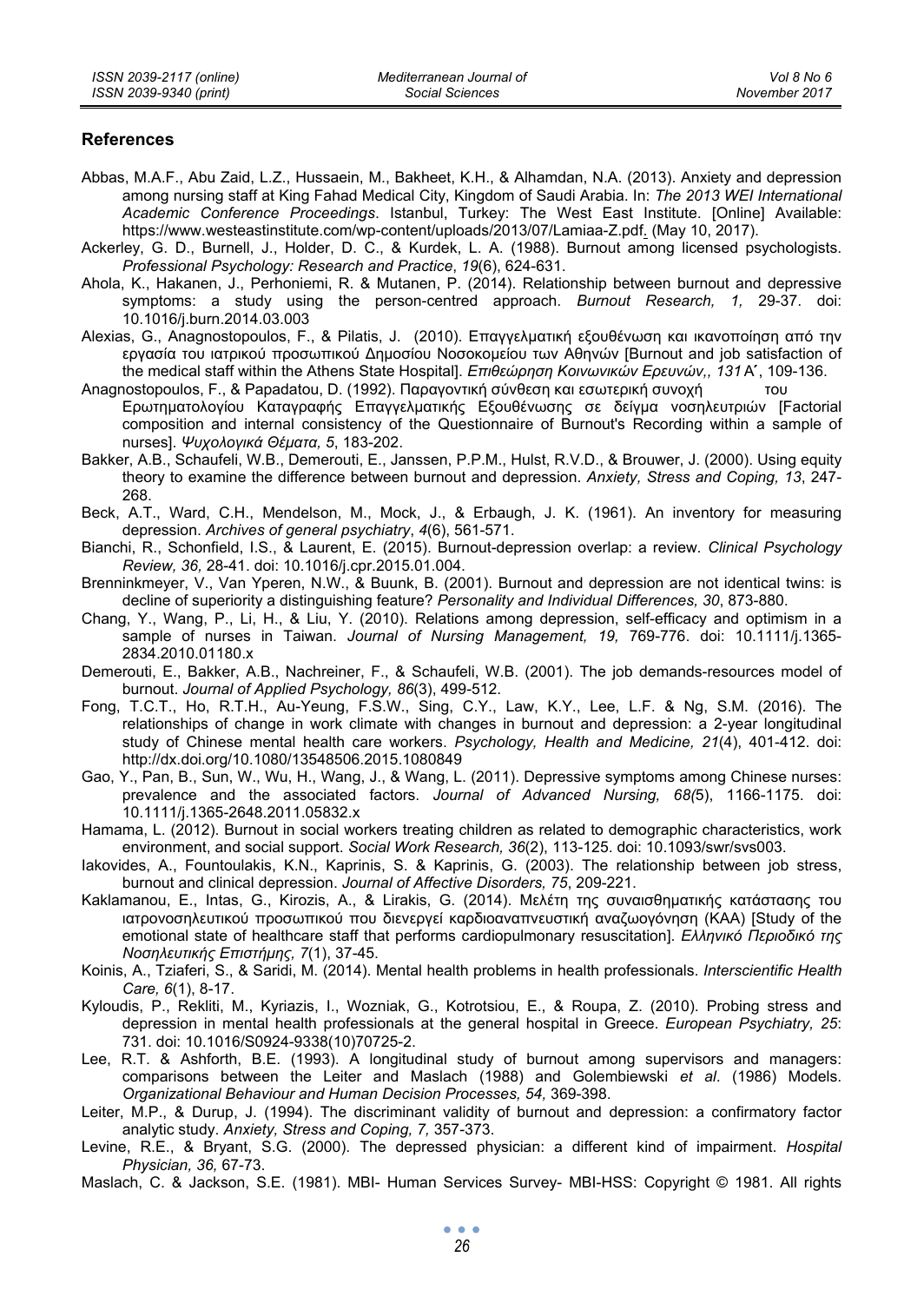| ISSN 2039-2117 (online) | Mediterranean Journal of | Vol 8 No 6    |
|-------------------------|--------------------------|---------------|
| ISSN 2039-9340 (print)  | Social Sciences          | November 2017 |

reserved in all media. Published by Mind Garden, Inc., www.mindgarden.com

- Maslach, C., Jackson S.E., & Leiter, M. (1997). The Maslach Burnout Inventory Manual. Chapter (PDF Available). In C. P. Zalaquett, R. J. Wood, (Eds), *Evaluating Stress: A Book of Resources* (pp. 191-218). Lanhan, MD: The Scarecrow Press. [Online] Available: https://www.researchgate.net/profile/Christina\_Maslach/publication/277816643\_The\_Maslach\_Burnout\_In ventory\_Manual/links/5574dbd708aeb6d8c01946d7.pdf. (May 18, 2017).
- Mpaltzi, E., Hari-Papaioannou, F., Polikandrioti, M., Gourni, M., & Charalampous, G. (2012). Exploration of burnout syndrome in general hospitals in Larnaka of Cyprus. *Rostrum of Asclepius*, 11 (4), 531-548.
- Mutkins, E., Brown, R.F., & Thorsteinsson, E.B. (2011). Stress, depression, workplace and social supports and burnout in intellectual disability support staff. *Journal of Intellectual Disability Research, 55*(5), 500-510. doi: 10.1111/j.1365-2788.2011.01406.x.
- Noula, M., Mouhaki, S., Argiropoulou, D., Ifanti, E., Kiriakidou, V., Tsiriga S., & Gesouli, E. (2010). Η επαγγελματική εξουθένωση νοσηλευτών σε νοσοκομεία των Αθηνών και της επαρχίας [Burnout of nurses within hospitals in Athens and province]. *Interscientific Health Care, 2*(2), 99-103.
- Official Gazette of the Hellenic Republic (2009). *Presidential Decree No 154/2009,* Gov. no. sheet No 196/Á/01- 10-2009. [Online] Available: http://www.et.gr/idocsnph/search/pdfViewerForm.html?args=5C7QrtC22wEiICErm5tbxndtvSoClrL8H69BYATHe5V5MXD0LzQT LWPU9yLzB8V68knBzLCmTXKaO6fpVZ6Lx3UnKl3nP8NxdnJ5r9cmWyJWelDvWS\_18kAEhATUkJb0x1L IdQ163nV9K--td6SIudEGKQ4\_K2tn5Cg4I9r\_GC5\_uzPU2RpBn5hUMu5EbpzH. (August 4, 2017).
- Parekh, R. (2017). What is depression? American Psychiatric Association. [Online] Available: https://www.psychiatry.org/patients-families/depression/what-is-depression. (July 4, 2017).
- Pappa, E.A., Anagnostopoulos, F., & Niakas, D. (2007). Burnout of medical and nursing staff and its impact on the level of health services. [Επαγγελματική εξουθένωση ιατρικού και νοσηλευτικού προσωπικού και οι επιπτώσεις της στο επίπεδο των παρεχόμενων υπηρεσιών υγείας]. *Archives of Hellenic Medicine, 25*(1), 94-101.
- Papadatou, D., Anagnostopoulos, F. & Monos, D. (2012). Maslach Burnout Inventory. In Α. Σταλίκας, Σ. Τριλίβα, & Π. Ρούσση (Eds). *Τα Ψυχομετρικά Εργαλεία στην Ελλάδα*. Αθήνα: Ελληνικά Γράμματα.
- Plieger, T., Melchers, M., Montag, C., Meermann, R. & Reuter, M. (2015). Life stress as potential risk factor for depression and burnout. *Burnout Research,* 2, 19-24. doi: 10.1016/j.burn.2015.03.001.
- Queiros, C., Carlotto, M.S., Kaiseler, M., Dias, S., & Pereira, M. (2013). Predictors of burnout among nurses: an interactionist approach. *Psicothema, 25*(3), 330-335. doi: 10.7334/psicothema2012.246.
- Rios, K.A., Barbosa, D.A., & Belasco, A.G.S. (2010). Evaluation of quality of life and depression in nursing technicians and nursing assistants. *Revista Latino-Americana de Enfermagem, 18*(3), 413-420. [Online] Available: http://www.scielo.br/pdf/rlae/v18n3/17.pdf. (May 14, 2017).
- Schaufeli, W.B., & Buunk, B.P. (2003). Burnout: an overview of 25 years of research and theorizing. In M.J. Schabracq, J.A.M. Winnubst, & C.L. Cooper (Eds.), *The Handbook of work and health psychology* (pp. 383-425). Chichester England: Wiley.
- Schonfeld, I.S. & Bianchi, R. (2016). Burnout and depression: two entities or one? *Journal of Clinical Psychology, 72*(1), 22-37. doi: 10.1002/jclp.22229.
- Siebert, D.C. (2004). Depression in North Carolina social workers: implications for practice and research. *Social Work Research, 28*, 30-40.
- Stanetić, K., & Teŝanović, G. (2013). Influence of age and length of service on the level of stress and burnout syndrome. *Medicinski Pregled, 66*(3-4), 153-162.
- Toker, S. & Biron, M. (2012). Job burnout and depression: unraveling their temporal relationship and considering the role of physical activity. *Journal of Applied Psychology, 97*(3), 699-710. doi: 10.1037/a0026914.
- Tragea, P., Damigos, D., Mavreas, V., & Gouva, M. (2012). Burn out among Greek physical therapists*. Interscientific Health Care, 4*(2), 77-82.
- Tselebis, A., Gournas, G., Tzitzanidou, G., Panagiotou, A., & Ilias, I. (2006). Anxiety and depression in Greek nursing and medical personnel. *Psychological Reports, 99*(1), 93-96. doi: 10.2466/pr0.99.1.93-96.
- Tsiros, C. (2009). Ερωτηματολόγιο διερεύνησης στάσεων εκπαιδευτικών [Educators' attitudes research scale]. [Online] Available:

https://www.google.gr/url?sa=t&rct=j&q=&esrc=s&source=web&cd=1&ved=0ahUKEwi7 pvP9tDSAhWGXRQKHV-

aBRoQFggaMAA&url=http%3A%2F%2Fkatsiras.mysch.gr%2Findex.php%3Foption%3Dcom\_docman%2 6task%3Ddoc\_download%26gid%3D24%26Itemid%3D16&usg=AFQjCNFJDvSQC5ltiEUx1CkYXnD\_dJ5 O\_Q. (June 19, 2017).

Tzemos, G. (1984). *Η σταθεροποίηση του ερωτηματολογίου Beck σε ελληνικό πληθυσμό*. [The standardization of the Beck depression inventory in a Greek population sample]. Αδημοσίευτη διδακτορική διατριβή. Εθνικό και Καποδιστριακό Πανεπιστήμιο Αθηνών. doi: 10.12681/eadd/19687.